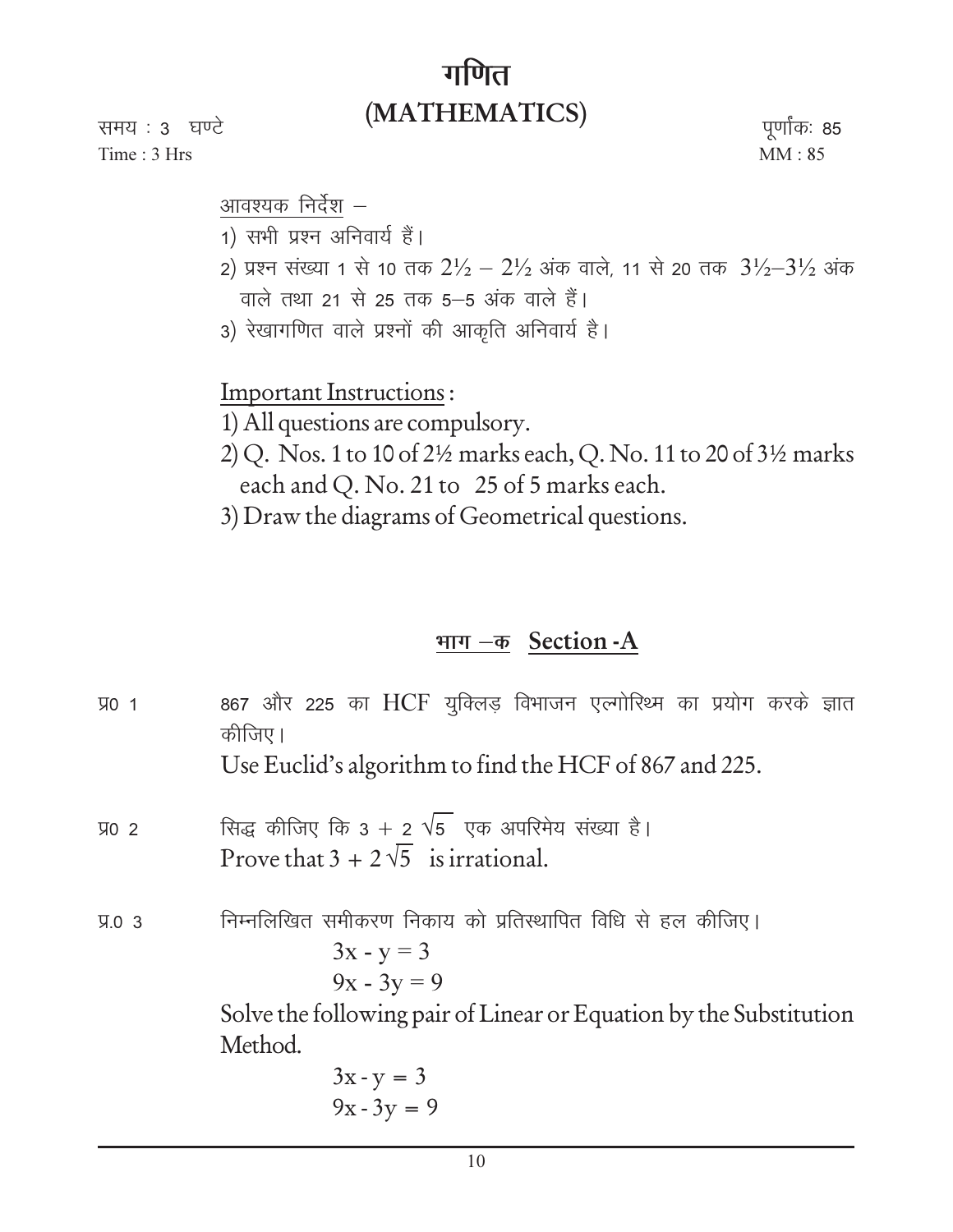K का मान ज्ञात कीजिए यदि द्धिघात समीकरण  $2x^2 + Kx + 3 = 0$  के मूल बराबर **VO 4** हों। Find the value of K for the quadratic equation  $2x^2 + Kx + 3 = 0$ have equal roots.  $X - 3$ क्ष पर वह बिन्दु ज्ञात कीजिए जो (2, -5) और (-2, 9) से समदूरस्थ हो।  $\Psi$  5 Find the point on the x - axis which is equidistant from  $(2, -5)$  and  $(-2, 9)$ . 5 cm त्रिज्या के एक वृत पर ऐसी दो स्पर्श रेखाएं खींचिए जो परस्पर  $60^{\rm o}$  के कोण **VO 6** पर झुकी हो। Draw a pair of tangents to a circle of radius 5 cm which are Inclined to each other at an angle of 60<sup>o</sup>. दो खंभे जिनकी ऊंचाईयां 6 m और 11 m हैं तथा से समतल भूमि पर खड़े हैं। यदि **VO 7** इनके निचले सिरों के बीच की दूरी 12 m हो तो इनके ऊपरी सिरों के बीच की दूरी ज्ञात कीजिए। Two poles of Heights 6m and 11 m stands on a plane ground. If the distance between the feet of the poles is 12m. Find the distance between their tops. दो संकेद्रीय वृतों की त्रिज्याएं 5 cm तथा 3 cm हैं । बड़े वृत की उस जीवा की  $\Psi$  8 लम्बाई ज्ञात कीजिए जो छोटे वृत को स्पर्श करती हो। Two concentric circles are of radie 5 cm and 3 cm. Find the length of the chord of the larger circle which touches the smaller circle. यदि  $P(E) = 0.05$  हो तो 'E नहीं', की प्रायकिता क्या है ? **VO 9** If  $P(E) = 0.05$ , what is the probability of "not E"? एक पासे को एक बार फैंका जाता है निम्नलिखित को प्राप्त करने की प्रायकिता ज्ञात **VO 10** कीजिए। 1) एक अभाज्य संख्या 2) एक विषम संख्या A die is thrown once. Find the probability of getting ii) an odd number. i) a prime number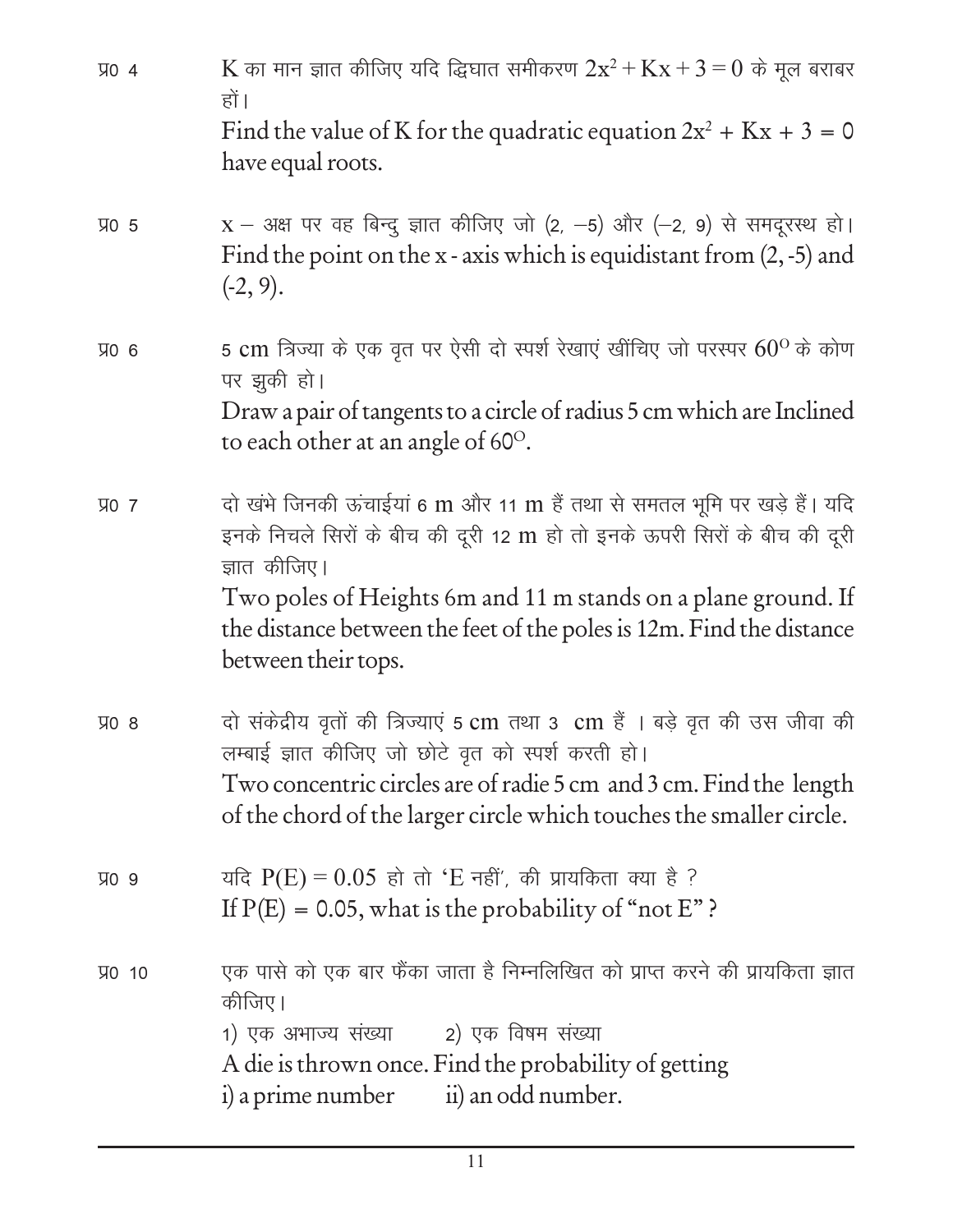## भाग-ख Section B

 $2x + y - 6 = 10$ समीकरण निकाय **VO 11**  $4x - 2y - 4 = 0$ 

> को ग्राफीयविधि से हल कीजिए। Solve the following system of linear equations graphically:

$$
2x + y - 6 = 0
$$
  

$$
4x - 2y - 4 = 0
$$

**VO 12** 

 $3x^4 + 6x^3 - 2x^2 - 10x - 5$  के अन्य सभी शून्यक ज्ञात कीजिए यदि इसके दो

शून्यक 
$$
\sqrt{\frac{5}{3}}
$$
 और  $-\sqrt{\frac{5}{3}}$   ४ै।

Obtain all other zeroes of  $3x^4 + 6x^3 - 2x^2 - 10x - 5$ , if two of its zeroes are  $\sqrt{\frac{5}{3}}$  and  $-\sqrt{\frac{5}{3}}$ .

- AP: 3, 15, 27, 39, .............................. का कौन सा पद उसके 54वें पद से 132 **VO 13** अधिक होगा ? Which term of the AP: 3, 15, 27, 39, .............. will be 132 more than its 54th term?
- 2 tan<sup>2</sup> 45<sup>o</sup> + Cos<sup>2</sup> 30<sup>o</sup> Sin<sup>2</sup> 60<sup>o</sup> का मान ज्ञात कीजिए। **VO 14** Evaluate  $2 \tan^2 45^\circ + \cos^2 30^\circ - \sin^2 60^\circ$ .
- $\frac{\cos A}{1+\sin A} + \frac{1+\sin A}{\cos A} = 2 \text{ Sec A.}$ सिद्ध कीजिए **VO 15**

Prove the identity  $\frac{\cos A}{1 + \sin A} + \frac{1 + \sin A}{\cos A} = 2 \text{ Sec A}.$ 

उस चतुर्भुज का क्षेत्रफल ज्ञात कीजिए जिसके शीर्ष इसी क्रम में (-4, -2), (-3, - 5), **VO 16**  $(3, -2)$  और  $(2, 3)$  हैं। Find the area of the quadrilateral whose vertics, taken in order are  $(-4, -2), (-3, -5), (3, -2)$  and  $(2, 3)$ .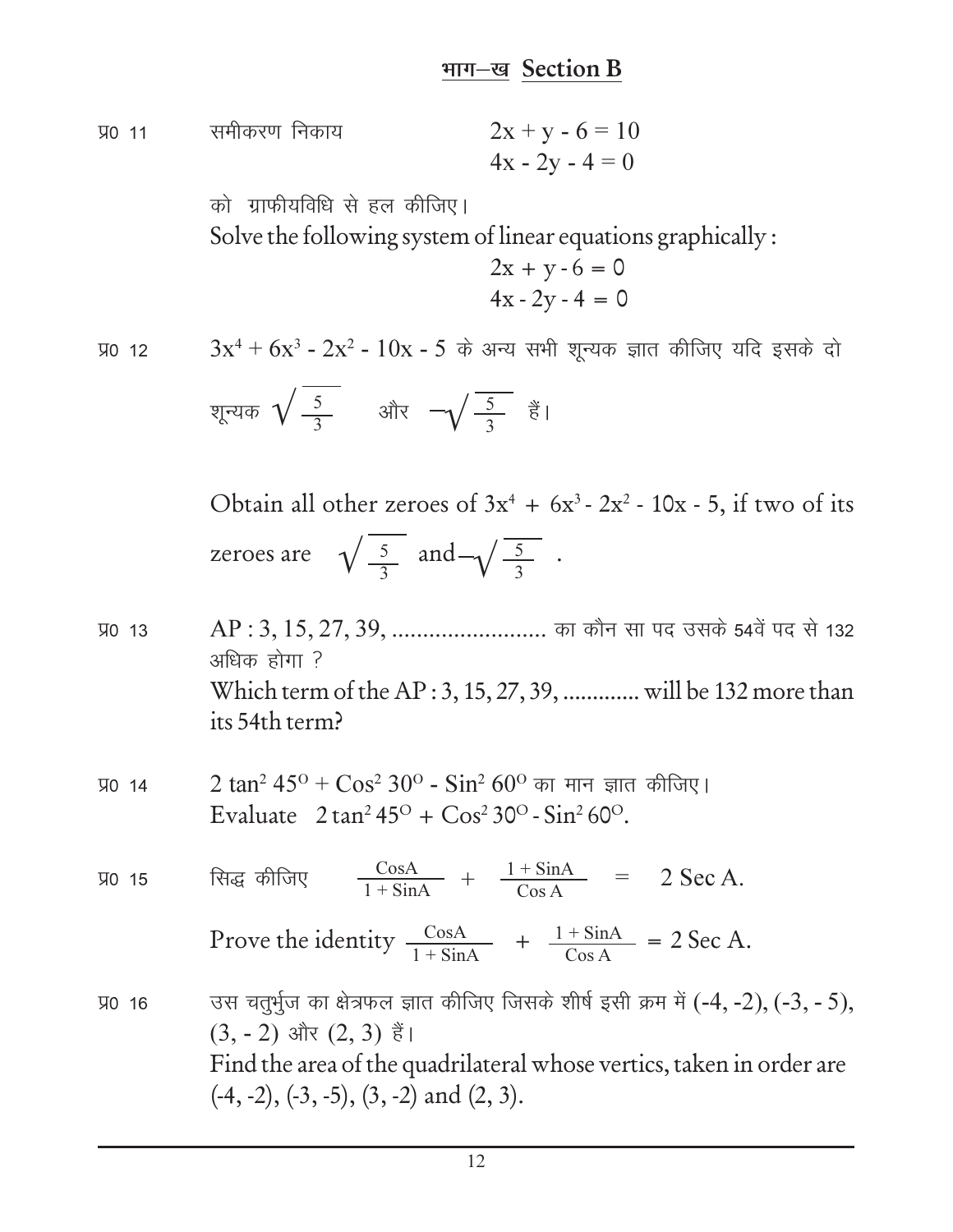- बिन्दू A के निर्देशांक ज्ञात कीजिए जहां AB एक वृत का व्यास है जिसका केन्द्र **VO 17** O  $(2, -3)$  है तथा B के निर्देशांक  $(1, 4)$  हैं। Find the coordinate of a point A, where AB is the diameter of a circle whose centre is  $O(2, -3)$  and B is  $(1, 4)$ .
- एक त्रिभुज ABC की भूजा BC पर एक बिन्दू D इस प्रकार स्थित है कि **VO 18**  $\angle ADC = \angle BAC$  है। दिखाइए कि  $CA^2 = CB.CD$  है। D is a point on the side BC of a triangle ABC such that  $\angle ADC = \angle BAC$ . Show that  $CA^2 = CB$ .CD.
- 15 cm त्रिज्या वाले एक वृत की कोई जीवा केन्द्र पर  $60^{\rm o}$  का कोण अंतरिक करती **VO 19** है। संगत लघु खंड का क्षेत्रफल ज्ञात कीजिए।  $\left(\frac{\pi}{\sqrt{3}} = 3.14\right)$  लीजिए।

A Chord of a circle of radius 15 cm subtends an angle of 60° at the centre. Find the areas of the corresponding minor segments of the circle.

भूजा 4 cm वाले वर्ग के प्रत्येक कोने से **VO 20** 1 cm त्रिज्या वाले वृत का एक चतुर्यांश काटा गया है तथा बीच में 2 cm व्यास का एक वृत भी काटा गया है जैसा कि आकृति में दर्शाया गया है। वर्ग के शेष भाग का क्षेत्रफल ज्ञात कीजिए।

> From each corner of a square of side 4 cm a quadrant of a circle of radius 1 cm is cut and also a circle of diameter 2 cm is cut as shown in fig. Find the area of the remaining portion of the square.

$$
\mathbf{L}^{\mathbf{C}}
$$

(Use  $\pi = 3.14$  and  $\sqrt{3} = 1.73$ )

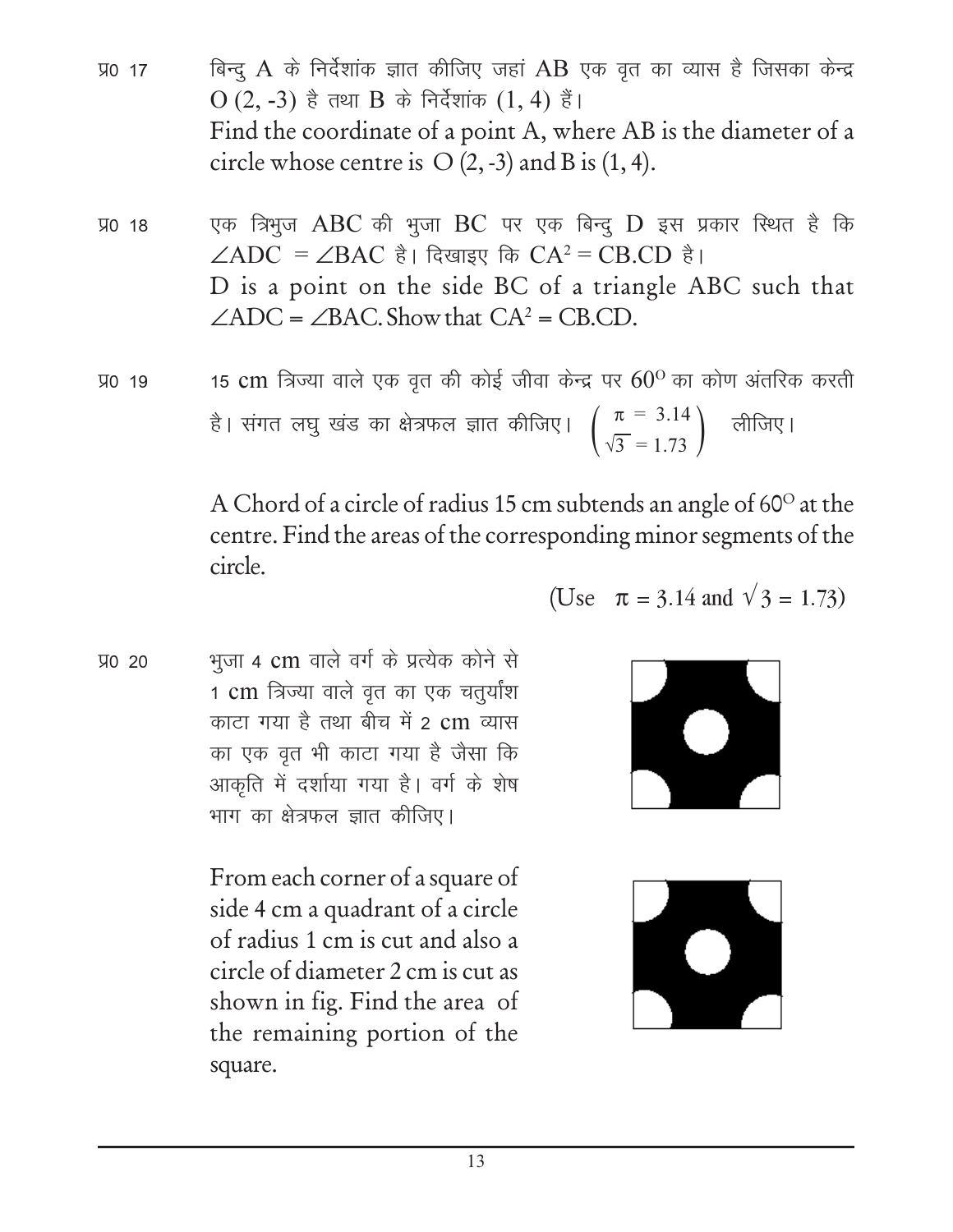एक रेलगाड़ी एक समान चाल से 360 km की दूरी तय करती है। यदि वह चाल 5 **VO 21** km/h अधिक होती तो वह उसी यात्रा में 1 घंटा कम समय लेती। रेलगाड़ी की चाल ज्ञात कीजिए।

A train travels 360 km at a uniform speed. If the speed had been 5 km/h more, it would have taken 1 hour less for the same journey. Find the speed of the train.

- मीनार के आधार से एक सरल रेखा में 4 m और 9 m की दूरी पर स्थित दो बिन्दुओं **VO 22** से मीनार के शिखर के उन्नयन कोण पूरक पाए जाते हैं। सिद्ध कीजिए कि मीनार की उंचाई 6 m है। The Angles of Elevation of the top of a tower from two points at a distance of 4 m and 9 m from the base of the tower and in the same straight line with it are complementary. Prove that the height of the tower is  $6m$ .
- यदि किसी त्रिभुज की एक भुजा का वर्ग अन्य दो भुजाओं के वर्गों के योग के बराबर **VO 23** हो तो पहली भुजा का समुख कोण समकोण होता है। सिद्ध कीजिए। In a triangle, if square of one side is equal to the sum of the squares of the other two sides, then the angle opposite the first side is a right angle. Prove it.
- पानी पीने वाला एक गिलास 14 cm उंचाई वाले एक शंकु के छिन्नक के आकार का **VO 24** है। दोनों वृताकार सिरों के व्यास 4 cm और 2 cm हैं। इस गिलास की धारिता ज्ञात कीजिए। A drinking glass is in the shape of a frustum of a cone of height 14 cm. The diameter of its two circular ends are 4 cm and 2 cm. Find the capacity of the glass.